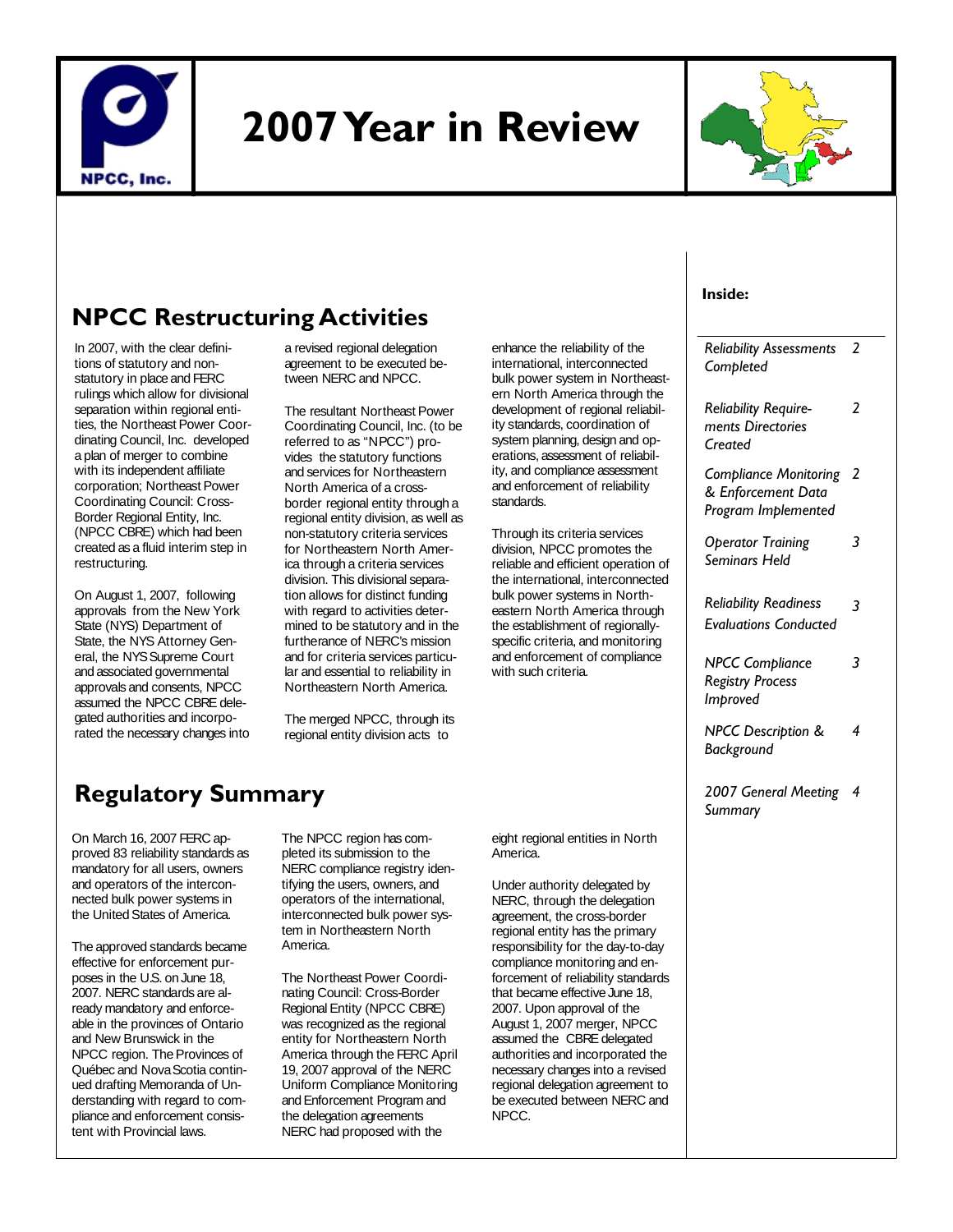## *Page 2* **2007 Year in Review**



**Reliability Assessments Completed** 

NPCC released its Summer 2007 reliability assessments at a media teleconference May 3, 2007.

The results of the comprehensive reliability assessments projected that New England, New York, Ontario, Québec and the Canadian Maritime Provinces had sufficient supplies of electricity for both typical and extreme summer weather conditions with the availability of existing and planned facilities.

Eleven reporters asked 16 questions over the course of the call. Over 100 news agencies were notified of the event; many downloaded the assessment summary report from the NPCC web site for their related stories. During the NPCC forecast peak load period, the overall spare operable capacity (capacity over and above reserve requirements) for NPCC was estimated to be approximately 8,110 MW, after accounting for transmission constraints. The sizable spare operable capacity margin forecasted indicated that sufficient resources would be available to reliably respond if unexpected conditions occurred.

The corresponding Winter 2007 -2008 reliability assessments included increased emphasis on transfer capabilities and on the additions of wind power generation.

NPCC Under Frequency Load

Shedding (UFLS) Program Adequacy Assessment Report was completed, with recommendations for additional follow-up analysis. The NPCC Governor Survey was also completed and provided the data necessary to complete follow-up work on the UFLS Assessment.

The NPCC report on the Review of the Protection System Beyond Zone 3 was submitted to NERC in March 2007.

The NPCC Interconnection Assistance Reliability Benefit Analysis was updated, covering the time period 2007 – 2009, including an addendum extending the analysis through to 2011.

*NPCC Reliability Requirements Directory #7, Special Protection System (SPS) achieved NPCC Full Member approval in 2007.* 

# **Reliability Requirements Directories Created**

The objective of the Reliability Requirements Directories activity is to take the mandatory NERC standards and associate them with the more stringent NPCC criteria requirements, in order to have one set of expectations regarding reliability compliance requirements in the Northeast.

In addition, the existing NPCC guidelines and the procedures will also be included into the Reliability Requirements Directories documentation, so that

the explanation of the "how and why" is also included along with the listing of statutory requirements that NERC has within its standards.

The Reliability Requirements Directory document structure attempts to accomplish a number of objectives, including:

- Consolidating all the NPCC "B" and "C" documents related to the parent "A" criteria Document's topic;
- Bringing in the NERC and

any applicable Regional Reliability Standard Requirements into the document;

- Identifying any more stringent NPCC Regional Criteria;
- Easing future compliance determinations; and,
- Clarifying and simplifying cross-reference "mapping" between NPCC Documentation and NERC Standards Requirements.

# **Compliance Monitoring & Enforcement Data Program Implemented**



The CDAA fully automates the reporting, monitoring and assessment of the compliance requirements of the comprehensive NPCC Compliance Program.

The installation and use of the NPCC **C**ompliance Monitoring & Enforcement Program **D**ata **A**dministration **A**pplication, (CDAA) in conjunction with the existing on-line system used for the NPCC Criteria requirements associated with the Regional Compliance & Enforcement Program fully automates the reporting, monitoring and assessment of the compliance requirements of the comprehensive NPCC Compliance Program.

During 2007 numerous enhancements were made to the CDAA, including introduction of reporting by Registered Entity, and development of a compliance report forms engine. Many of these enhancements were in response to user feedback and staff recommendations. User feedback to the CDAA was obtained from a number of venues, including questions and recommendations received during a series of 12 staff conducted in-house training sessions held

during late May and June and the CDAA User's Group meeting held as part of the November NPCC Compliance Program Workshop.

NPCC has shared its experiences with other Regions regarding its implementation of the CDAA in an effort to demonstrate its capabilities and the advantages of the use of a common compliance reporting tool.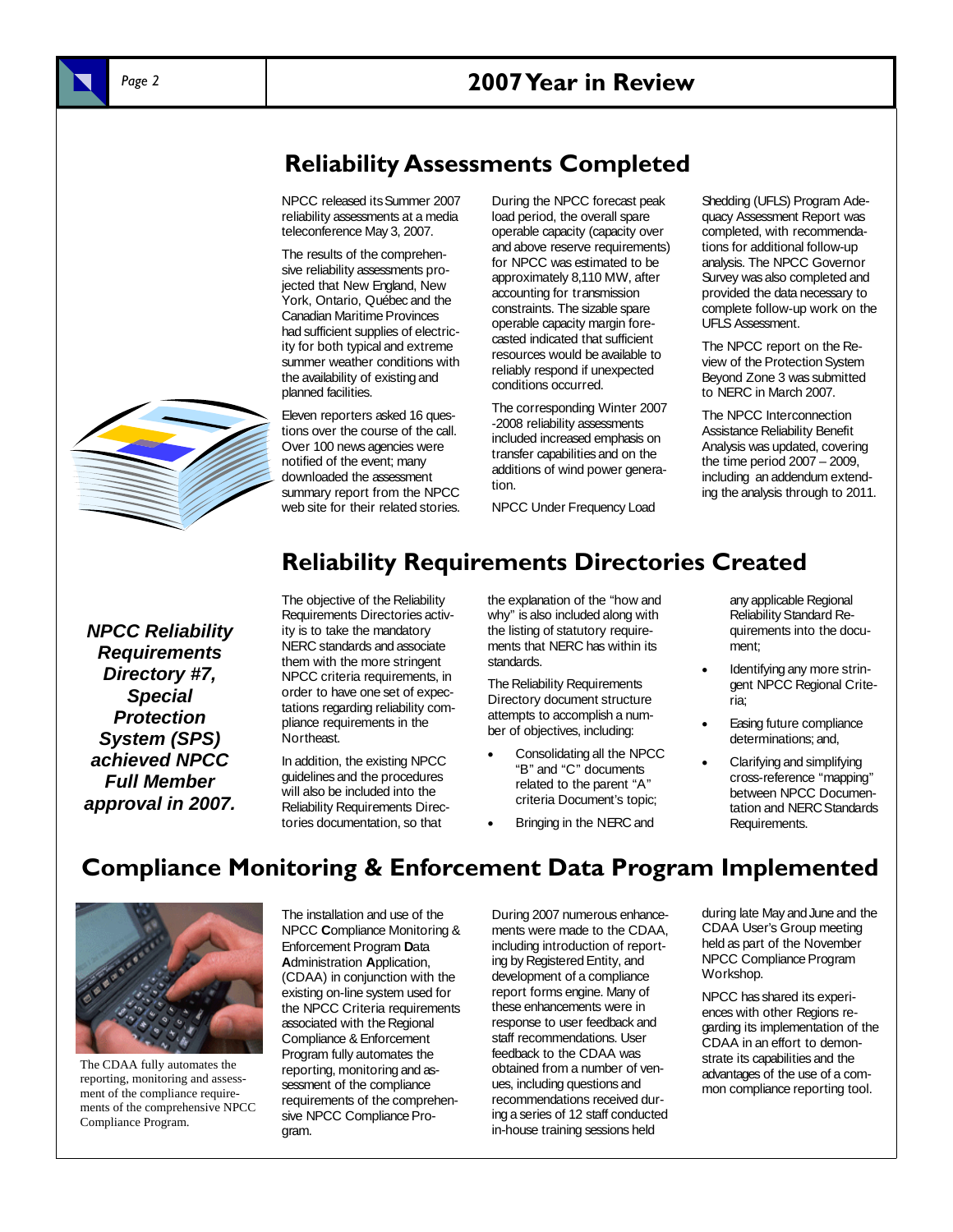#### **Operator Training Seminars Held**

NPCC establishes and coordinates programs for system operator training relating to inter-Area matters, criteria, terminology, policies and operating instructions. It develops training seminars, held twice yearly, at which potential operational problems for the coming season are discussed, internal training methods and techniques are exchanged, the implementation of NPCC policies are discussed, significant disturbances are reviewed for lessons to be learned and "table-top" drills and event simulations are conducted to replicate selected operational problems.

The 59th NPCC System Operator Seminar was held on May 2

and 3, 2007 and had over 50 attendees, including system operators and schedulers from the NPCC Areas.

The seminar content included a tabletop restoration exercise for which each seminar attendee accrued 2.5 Continuing Education Hours from NERC. The tabletop restoration exercise prepared for the May seminar had been structured by the NPCC CO-2 Working Group on System Operator Training to permit its incorporation into the CEH training of each Area.

The 60th NPCC System Operator Seminar, held on November 7-8, 2007, was similarly structured. It included presentations

on Power World Program Applications, System Development and Operating Event Summaries, a Major System Disturbance Table Top Exercise and a tour of the new ISO-New England Control Center.

NPCC provided a presentation on its recent transition to Northeast Power Coordinating Council, Inc., the status of situation awareness activities, an update on the reliability readiness evaluation program, and the conversion of NPCC documents to Regional Reliability Reference **Directories** 

Seminar attendees received Continuing Education Hours for the Table Top Exercise similar to the Spring Seminar.



#### **Reliability Readiness Evaluations Conducted**

In May 2007, NPCC Staff co-led a NERC Reliability Readiness Evaluation of the control center of the Long Island Power Authority. The Readiness Evaluation was the first such review of a Transmission Owner (TO) operating under an ISO/RTO that utilized a revised "NERC Reliability Readiness Evaluation and Improvement Program Transmission Owner Questionnaire." The questionnaire was

drafted by NERC and NPCC and was structured to provide a more focused review.

The second TO Readiness Evaluation for 2007 was conducted in December 2007 for the New York Power Authority's control center in Marcy, New York.

In 2007, NPCC staff, in conjunction with its members, participated in a total of twenty one

Readiness Evaluations, two of which were conducted within NPCC and nineteen that were external to NPCC. NPCC staff co-led both NPCC Readiness Evaluations and participated in four Readiness Evaluations that were outside of the NPCC Region. Six NPCC members participated in the two 2007 Readiness Evaluations and seventeen participated in nineteen external Readiness Evaluations.

*The NPCC readiness evaluation Recommendation Tracking and Completion process has been utilized for quarterly NERC and NPCC status reports in 2007.* 

#### **NPCC Compliance Registry Process Improved**

NPCC developed a comprehensive process during 2007 to improve the accuracy of the Compliance Registry, to assure that the NPCC Compliance Registry is as accurate as possible.

The year 2007 began with the shifting of the responsibility for Organization Registration from the Areas (New York, New England, Ontario, Quebec and the Maritimes) to NPCC. In

order to verify the existing list of Registered Entities (from 2006), NPCC first developed a comprehensive survey that was distributed, in January 2007, to each of the entities on the existing 2006 list.

Subsequent to the development of an initial Compliance Registry in March, NPCC embarked on a process to identify additional entities that may need to be registered.

The NPCC Compliance Registry is maintained in a data base on the **C**ompliance Monitoring & Enforcement Program **D**ata **A**dministration **A**pplication (CDAA).

Currently the Compliance Registry is reviewed and revised, if necessary, on a monthly basis. These revisions are generated through the use of the CDAA and are submitted to NERC as required.



Maintaining the accuracy of the Compliance Registry is a critical aspect of the NPCC Compliance Monitoring & Enforcement Program.